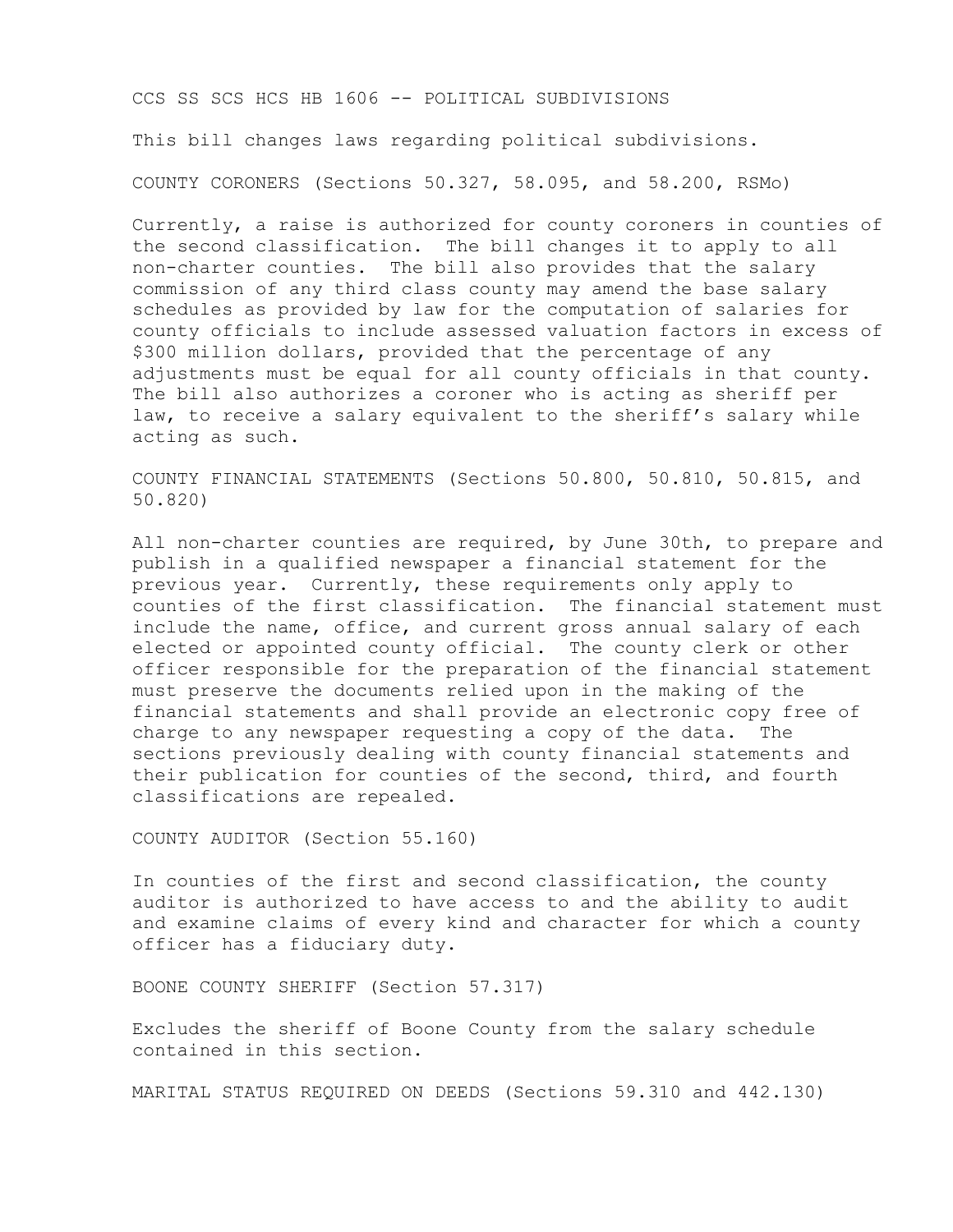This bill requires that the marital status of all grantors on a deed and other documents presented for recording to recorders of deeds are required. The recorder must not accept any document unless such information is provided.

PUBLIC HEARING NOTICE REQUIREMENTS (Sections 67.457, 67.461, 67.1421, 67.1431, and 67.1471)

The bill requires the governing body of the applicable city or county to provide notice of public hearing of Neighborhood Improvement Districts (NIDs) or Community Improvement Districts (CIDs) regarding procedures of those districts also be given to the Department of Revenue (DOR), which shall publish such information on its website. It also requires the governing body establishing the NID or CID to submit certain information to the State Auditor and DOR, and prohibits any NID or CID property assessments from being collected until the required information is submitted.

HOMELESSNESS PROGRAMS (Section 67.2300)

The bill provides that state funds for homelessness must be used for certain facilities, including parking areas, camping facilities, and short-term shelters, and must comply with certain requirements as provided in the bill. Additionally, any person who owns or operates a private camping facility pursuant to this bill will be immune from liability as provided in the bill. State funds otherwise used for permanent housing projects will be used to assist individuals with substance use, mental health treatment, and other services like short-term housing. The Department of Economic Development must award certain funds as bonuses for political subdivisions that reduce the number of individuals with days unhoused, days in jail, or days hospitalized.

This bill provides that no person shall be permitted to use stateowned lands for unauthorized sleeping, camping, or long-term shelters. Any violation shall be a Class C misdemeanor; however the first offense shall be a warning with no citation.

A political subdivision shall not adopt any policy under which the political subdivision prohibits the enforcement of any ordinance prohibiting public camping, sleeping, or obstruction of sidewalks. The Attorney General shall have the power to bring a civil action to enjoin the political subdivision from failing to enforce any ordinances prohibiting public camping, sleeping, or obstruction of sidewalks.

Any political subdivision with a higher per-capita homelessness rate than the state average will not receive further state funding until the Department determines the political subdivision has a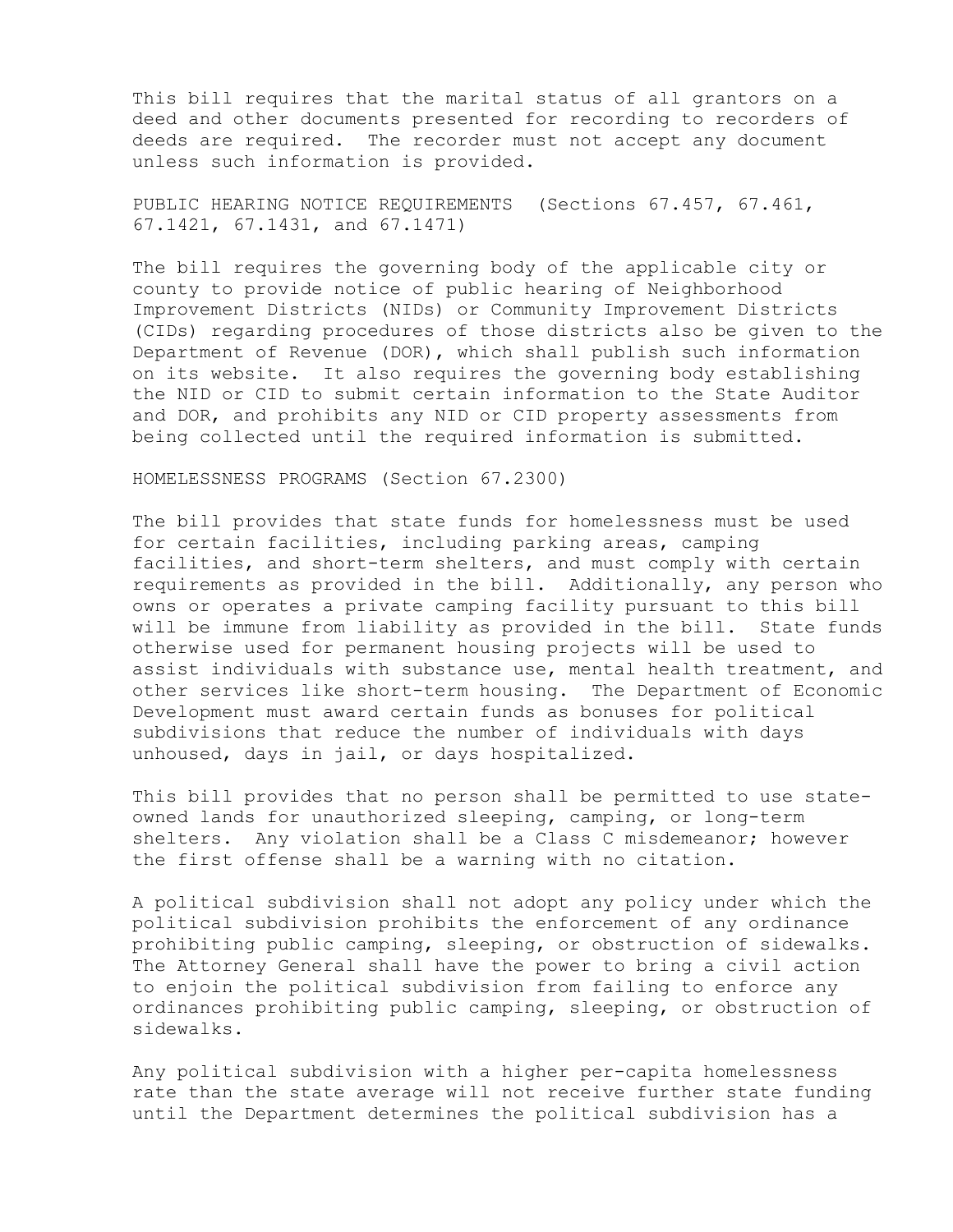lower homelessness rate than the state average or it enforces ordinances prohibiting unauthorized sleeping and camping.

A political subdivision may allocate up to 25% of funds it receives from the state through grants for public safety to the creation of homeless outreach teams as provided in the bill. These provisions will not apply to shelters for domestic violence victims.

The provisions of this section will be effective on January 1, 2023.

LOCAL GOVERNMENT EMPLOYEES' RETIREMENT SYSTEM (Section 70.631)

Currently, political subdivisions located in third class counties and Cape Girardeau County may, by majority vote of the governing body, elect to cover certain employee classes as public safety personnel members in the Local Government Employees' Retirement System (LAGERS). This bill removes this restriction and allows any political subdivision to cover such employee classes.

PROPERTY REGULATIONS (Sections 92.720, 92.740, 92.750, 92.760, 92.765, 92.770, 92.775, 92.810, 92.815, 92.817, 92.825, 92.835, 92.840, 92.852, and 92.855).

For any improved parcel of land identified as being vacant by St. Louis City operating under the Municipal Land Reutilization Law, the city collector must, within no more than two years after delinquency, file suit in the circuit court against such lands or lots to enforce the lien of the state and the city as provided under the Municipal Land Reutilization Act. The failure of the collector to bring suit within two years will not constitute a defense or bar an action for the collection of taxes.

Currently, a suit for the foreclosure of certain tax liens begins by filing a petition with the circuit clerk and the land utilization authority. For each petition filed, the city collector must make available to the public a list detailing each parcel included in the suit.

For any improved nonhomestead parcel, any person having any right, title or interest in, or lien upon, any parcel of real estate may redeem the parcel at any time prior to the time of the foreclosure sale of the real estate by paying all of the sums due as of the date of redemption to the city collector, including all debts owed to the city.

The city collector must mail a notice to the people named in the petition as having an interest in the parcel, or people otherwise known to the collector, at the address most likely to inform the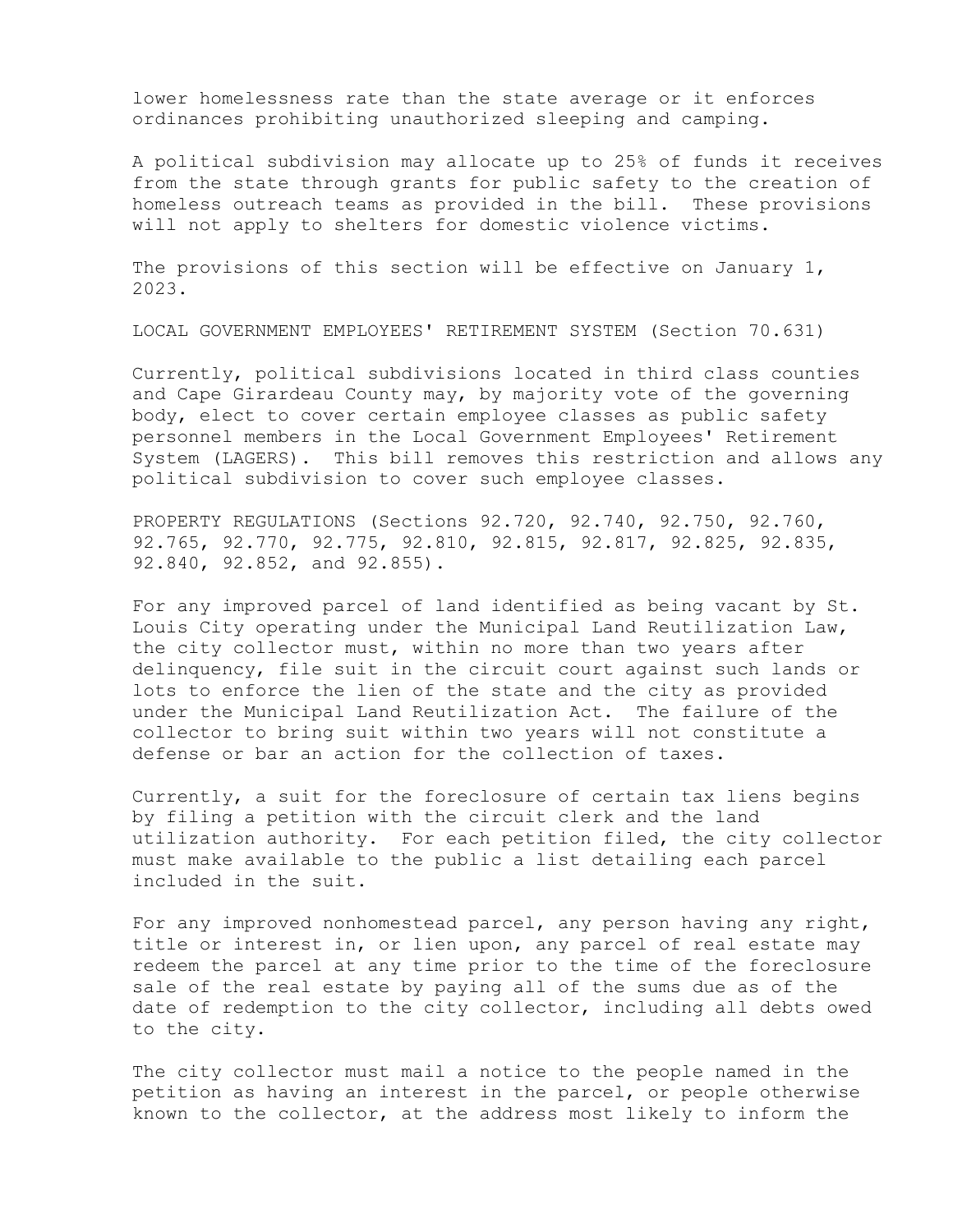parties of the proceedings.

The city collector must file with the court an affidavit of compliance with all notice requirements for the suit prior to any sheriff's sale. The affidavit must include the identities of all parties to whom notice was attempted and by what means. For notices returned undeliverable, the collector's affidavit must certify what additional attempt was made and by what means.

The receipt of surplus funds will constitute a bar to any claim of right, title or interest in, or lien upon the parcel of real estate by the fund recipient. Currently, if the parcel of real estate is auctioned off at a sheriff's foreclosure sale for a sum greater than the total amount necessary to pay all the tax bills included in the judgment, all proceedings in the suit shall be ordered dismissed as to taxes owned.

No later than 120 days prior to the sheriff's sale, the collector must obtain a title abstract or report on any unredeemed parcels, which shall include all conveyances, liens, and charges against the real estate, and the names and mailing addresses of any interested parties and lienholders. Additionally, no later than 20 days prior to the sheriff's sale, the collector must send notice of the sale to the interested parties which shall include the date, time, and place of the sale and other information as provided in the bill.

The bill also modifies the requirement that the collector shall send notice of the sale to the parties having interest in the parcel no later than 40 days prior to the sheriff's sale, rather than 20 days. The notice must be sent to the addresses most likely to inform the parties of the proceedings.

Finally, no later than 20 days prior to the sheriff's sale, the sheriff must post a written notice on the parcel in a conspicuous location and attached to a structure. The notice must describe the property and advise that it is the subject of delinquent land tax collection proceedings and that it may be sold for the payment of delinquent taxes. This notice must also contain other information as provided in the bill. The sheriff must also attempt in person notice no later than 20 days prior to the sale to any person found at the property.

The city collector cannot enter into a redemption contract with respect to any improved parcel not occupied as a homestead. On an annual basis, the city collector will make publicly available the number of parcels under redemption contract.

The court must stay the sale of any parcel to be sold under foreclosure in an action for temporary possession of real property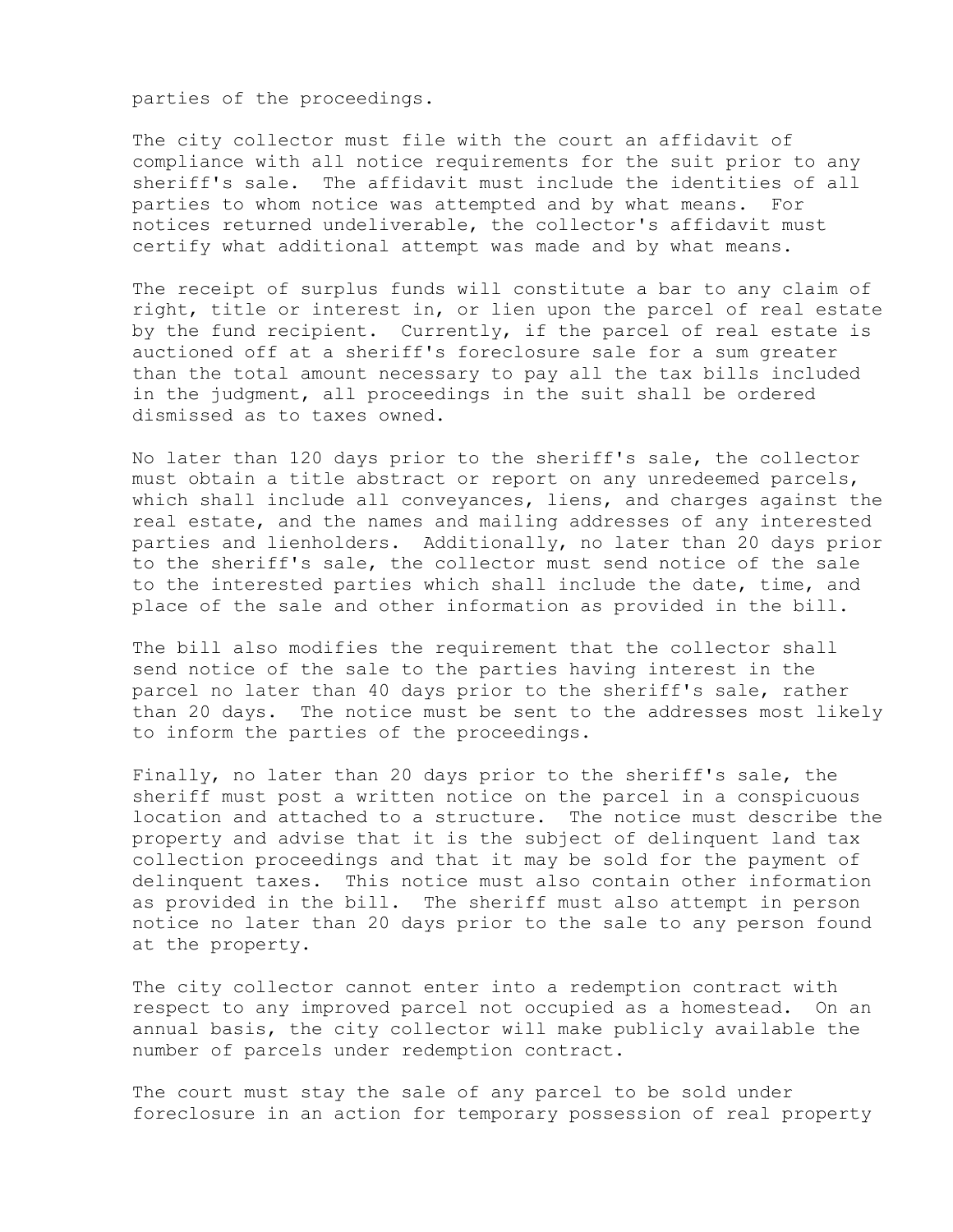for rehabilitation, provided that the party who has brought such an action has, upon order of the court, paid to the circuit court the principal amount of all land taxes then due under the foreclosure judgment prior to the date of sale. Upon the granting by a court of temporary possession of the property, the court must direct payment to the collector of all principal land taxes paid to the circuit court. Additionally, the court shall order the permanent extinguishment of penalties and interest arising from actions to collect delinquent land taxes.

If the owner of the parcel moves for restoration of possession, the owner must pay into the circuit court all land tax amounts currently due, including all penalties, interest, attorney's fees, and court costs retroactive to the date of accrual. If the court orders the property be restored to the owner, all funds paid on the principal land taxes shall be returned to the payer and all funds paid to the circuit court by the owner will be paid out to the collector.

No person will be eligible to bid at the time of the sheriff's sale unless the person has, no later than 10 days before the sale date, demonstrated to the collector or sheriff that they are not the owner of any parcel of real estate in the city which is subject to delinquent taxes or fees. The collector or sheriff may require prospective bidders to submit an affidavit attesting to the bid requirements of this bill.

Within six months after the sheriff sells the parcel of real estate, the court must set a hearing to confirm or set aside the foreclosure sale. The court's judgment must include a specific finding that adequate notice was provided to all necessary parties.

If there are any surplus funds from the sale then 10% of the funds shall be distributed to the Affordable Housing Trust Fund of the city or its equivalent. The city may also, by ordinance, elect to allocate a portion of its share of the sale proceeds towards a fund for the purpose of defending against claims challenging the sufficiency of notice.

The purchasers of the property must agree that in the event of their failure to obtain an occupancy permit prior to any subsequent transfer of the property, they will pay \$5,000 in damages without proof of loss or damages, except these damages shall not constitute a lien on the property. If any purchaser applies for an occupancy permit and inspectors do not inspect the parcel in 120 days, the cost of the application shall be dedicated to the sheriff for the purpose of providing notice to interested parties.

If the sale is not confirmed within six months after the sale, any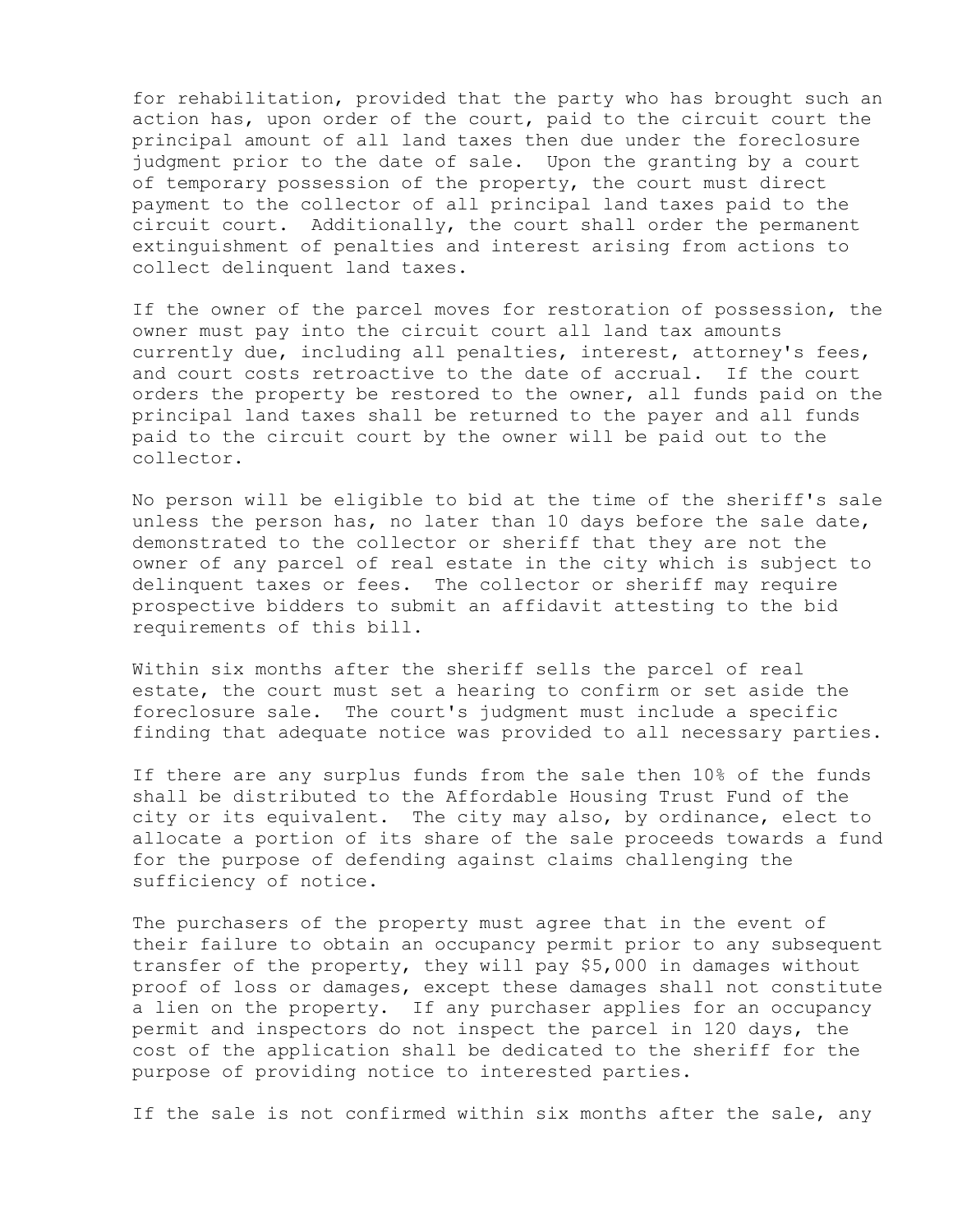set-aside of the sale may include a penalty of 25% of the bid amount over the opening bid amount and shall be paid to the Affordable Housing Trust Fund of the city or its equivalent.

Provisions relating to the recording of a sheriff's deed are modified. All such deeds must be recorded with the recorder of deeds within two months after the court confirms the sale, if no proceeding to set aside the confirmation judgment is before the court. The sheriff's deed will be prima facie evidence that the suit and all proceedings met the requirements of law.

The provision is repealed that after two years from the date of the recording of the deed, there shall be a presumption that the suit and all proceedings met the requirements of law and no suit may be filed to attack the validity of the claim.

TAX INCREMENT FINANCING (Sections 99.825, 99.830 and 99.865)

A tax increment financing commission is required to provide notice of a public hearing prior to adoption of a redevelopment plan or project also to be given to the Department of Revenue, which must publish the information on its website. The bill also requires the governing body establishing the redevelopment to submit certain information to the State Auditor and DOR, and prohibits depositing any payments in lieu of taxes into the special allocation fund until the required information is submitted.

REQUIRED ANNUAL FINANCIAL STATEMENTS TO AUDITOR (Section 105.145)

This bill changes the laws regarding the consequences to a political subdivision for failure to file an annual financial statement with the State Auditor as required, which consequence is a fine. Any political subdivision that has gross revenues of less than \$5,000 or that has not levied a tax is not subject to the fine. If a political subdivision has outstanding fines due when filing its first annual financial statement after January 1, 2023, the Director of Revenue will make a one-time downward adjustment of the total amount due by at least 90%. In addition, the Director of the Department of Revenue has the authority to make a one-time downward adjustment to any fine he or she deems uncollectible.

DELINQUENT PROPERTY TAX AUCTIONS (Sections 140.170 and 140.190)

This bill allows a county collector to hold an auction of lands with delinquent property taxes through electronic media at the same time as the auction is held in-person.

SALES TAX EXEMPTION FOR SOCCER TICKETS (Section 144.051)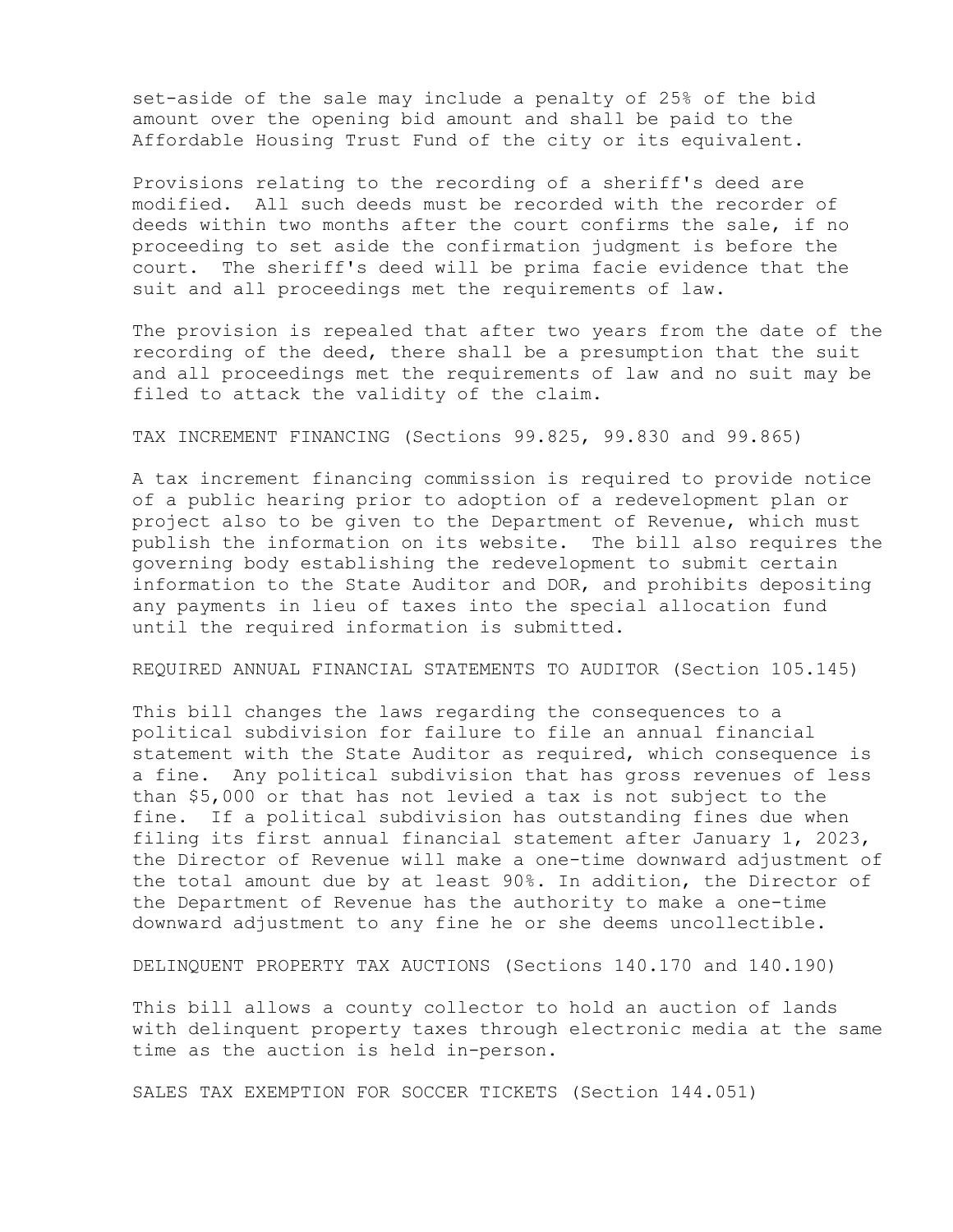Beginning June 1, 2026, and ending July 31, 2026, a sales tax exemption is authorized for the sale of tickets to matches of the 2026 FIFA World Cup soccer tournament held in Jackson County.

TRANSPORTATION DEVELOPMENT DISTRICTS (Sections 238.212 and 238.222)

This bill requires notice that a petition has been filed to create a Transportation Development District (TDD) to also be given to the Department of Revenue (DOR), which shall publish the information on its website. It also requires the governing body establishing a TDD to submit certain information to the State Auditor and DOR, and prohibits any district taxes from being collected until the required information is submitted.

POLITICAL SUBDIVISION BUILDING CODES (Section 260.295)

No building code adopted by a political subdivision may prohibit the use of refrigerants that are approved for use by federal law, provided any related equipment is installed in accordance with federal laws. Any provisions of a building code that violates this section is null and void.

EMERGENCY VEHICLES (Section 304.022)

County and municipal park ranger vehicles are added to the types of vehicles that are defined as "emergency vehicles".

PUBLIC ADMINISTRATORS (Section 473.742)

This bill provides that if a public administrator is appointed by the court as both a guardian and a conservator to the same ward or protectee, it will be considered two letters. Upon majority approval of the county salary commission, a public administrator may be paid according to the assessed valuation schedule set forth in the bill. If the salary commission elects to pay a public administrator according to the salary schedule it cannot thereafter change to paying the public administrator according to the average number of open letters. Beginning January 1, 2023, public administrators whose terms start on or after that date shall be deemed to have elected to receive a salary as provided in the bill.

CONDEMNATION (Section 523.061)

As specified in this bill, if a jury trial of exceptions occurs and the circuit judge presiding over the condemnation proceeding has determined that a homestead taking has occurred or heritage value is payable, then the judge must apply the provisions specified in statute to increase the jury verdict as appropriate. A circuit judge who determines that heritage value is payable must not